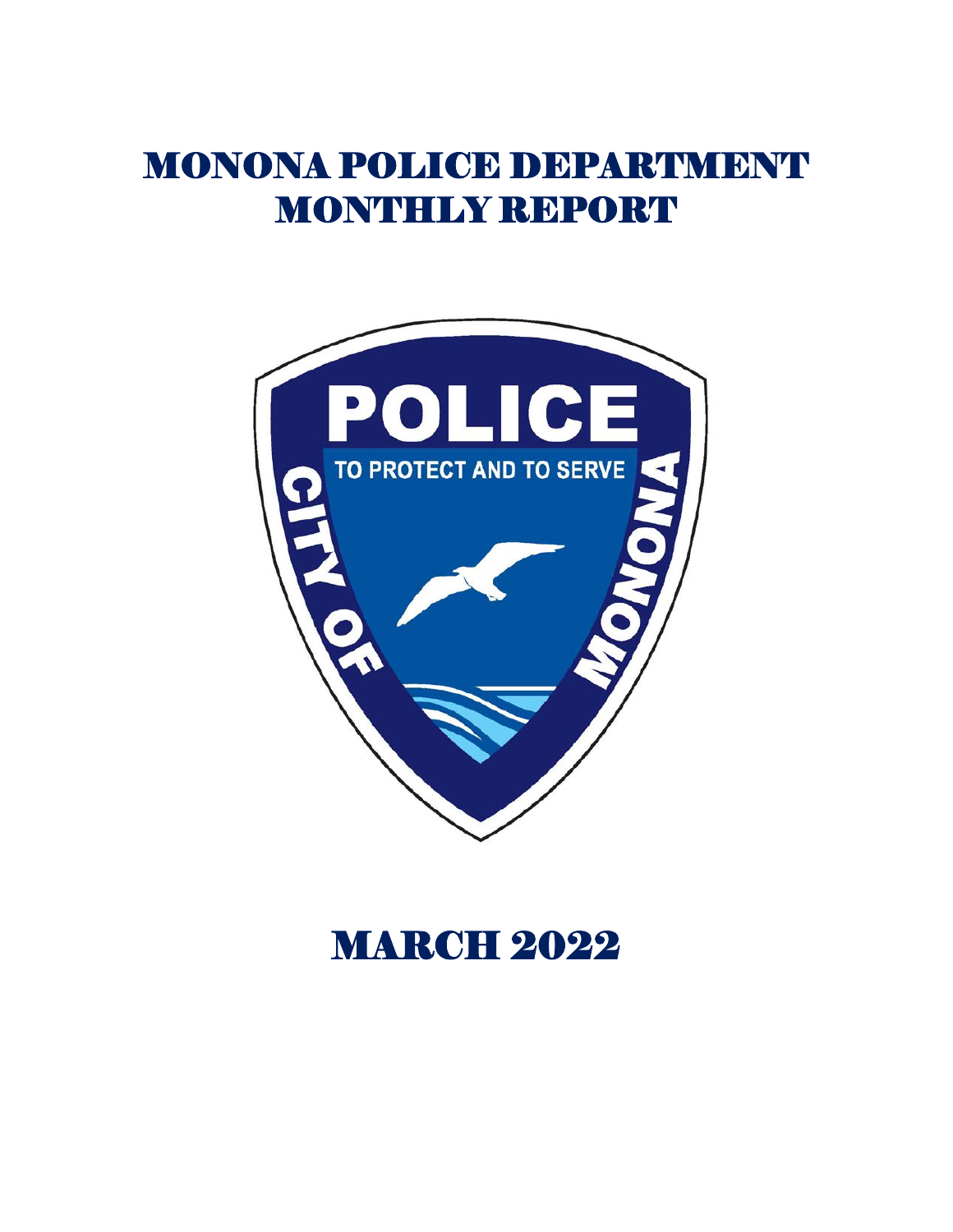## **OPERATIONS DIVISION**

In March of 2022, the Operations Division handled 23 vehicle crashes, issued 77 traffic warnings, 89 traffic citations, and 18 parking tickets. Our calls total for March was 1,019 calls for service.

## **Training**

In March, Officer Ribeiro was deployed to her annual two-week military training for the Army National Guard. At this training, Specialist Ribeiro received her first Army Brigade Coin for her leadership.



Also in March, we purchased a couple of signs to put out when we are doing training out in the community.



On March 7<sup>th</sup> Officer Ginther attended an 8-hour training titled WI Blue Life Support Seminar. This was regarding stress, PTSD, sleep deprivation and resilience.

On March 23rd Chief Chaney Austin and Lieutenant Wiegel attended a two-hour webinar titled: *Supporting our LGBTQ+ Communities,* hosted by CVMIC, with guest speaker Lisa Koenecke, author of the book: "*Be an Inclusive Ally: ABC's of LGBTQ+".*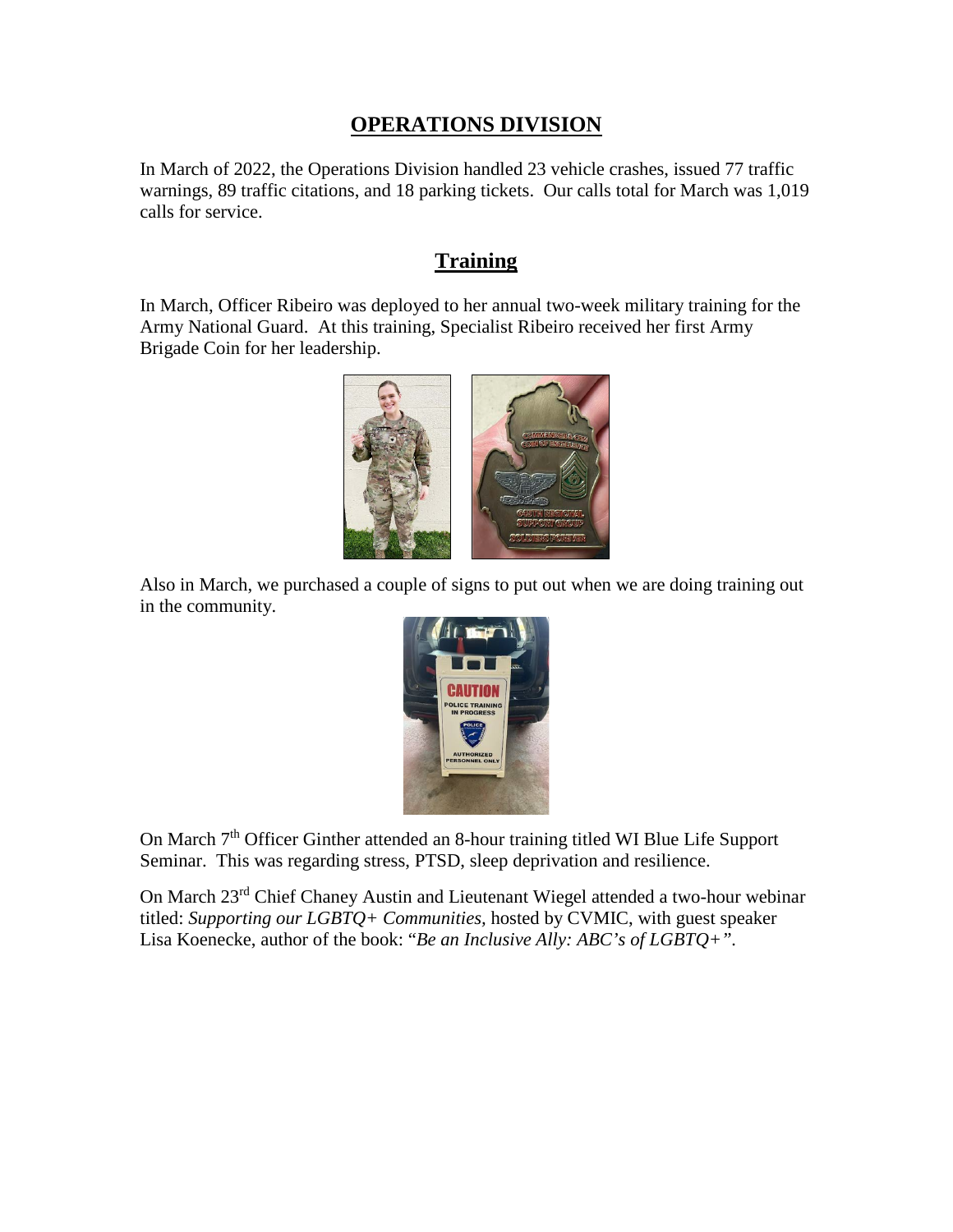

On March 29<sup>th</sup> Officers Hoffman, Franca and Winckler along with Detective Bomkamp attended a 4-hour unmanned aerial systems (UAS) training at the Rock County Sheriff's Department.

# **Security Checks**

Officers performed 33 security checks in the month of March. A security check is when an Officer goes into a business and walks around to meet with staff to discuss any problems that the businesses are aware of. The presence of a uniformed officer also serves as a deterrent for theft.

# **Retail Thefts**

There were 24 retail theft cases in March, up a few from the 19 cases in February. Around 40 cases are typical in a month. These cases can be time consuming if the suspect flees and follow-up outside the City is necessary.

# **Use of Force Incidents**

On March 3<sup>rd</sup>, 2022 at 6:00 p.m. Officers were dispatched to Wal-Mart for a reported intoxicated male causing a disturbance. The male provided a breath sample and was a .22. The male was cooperative at first but upon being told he was being arrested for disorderly conduct, he resisted arrest by pulling away from officers and making verbal threats. Officers had to lower the man to the ground to stabilize him for handcuffing. The male was arrested, taken to the Dane County Jail, and charged with Disorderly Conduct and Resisting Arrest. (MO22-02053) M/W 61 years old.

On March 13<sup>th</sup>, 2022 at 8:53 p.m. an Officer observed a speeding vehicle (approx. 90 MPH in 55 MPH zone). Upon attempting a traffic stop the driver rapidly accelerated to speeds over 100 MPH. The pursuit was terminated. The father of the registered owner was contacted and confirmed who owned the vehicle. The owner refused to cooperate with our investigation and was issued a citation for Owners Liability for \$439 (MO22-02406) M/B 20 years old.

On March  $30<sup>th</sup>$ ,  $2022$  at  $5:00$  p.m. Officers heard Dane County Communications air a suspect from a Madison Homicide was in a vehicle pursuit with MPD. The vehicle crashed near the Alliant Energy Center and the suspect took off running. Our K9 officer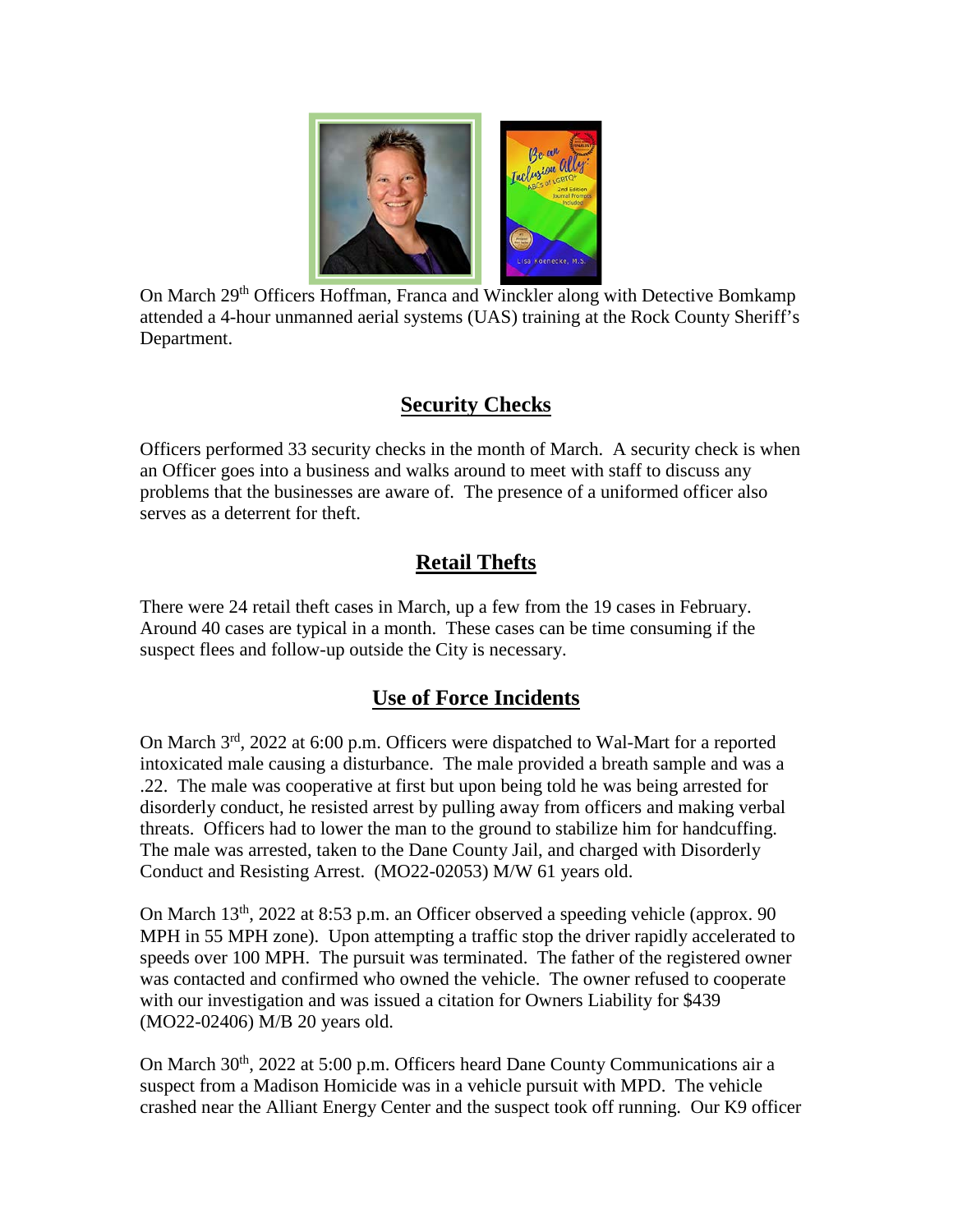responded mutual aid. The K9 tracked to the suspects jacket then to a pair of storage buildings with open doors. The K9 cleared the first building and then located the suspect in the second building. Several Officers had their handguns pointed where the dog was indicating a person was hiding. The homicide suspect stood up with his hands up and palms open, thanks to the presence of K9 Jakko. The suspect was taken into custody with no further issues. (MO22-02947) M/B 20 years old.

## **Citizen Complaints**

There were no citizen complaints received in March of 2022.

## **1st Shift Monthly Report** (Highlighted events)

On March  $7<sup>th</sup>$ , 2022 at 9:22 a.m. Officers were dispatched to Tellurian to get a female client who was being combative with staff to the leave the building. The staff did not wish to pursue charges, just have the client leave. Due to the mental health of the client, Officers spoke at length with her to request her to leave. When Officers ultimately blocked her path back to her room, she threw a cup of water at one of the officers. The client was placed in handcuffs and taken to a squad. The woman was then taken to a local hospital to be assessed and was admitted into the psychiatric unit. No charges were necessary for the water incident. (MO22-02188) F/W 56 years old.

On March  $21<sup>st</sup>$  at 11:15am we were surprised at the PD with a thank you from a victim of a crime. Saturday March 19<sup>th</sup> we recovered their vehicle which had been stolen from the parking lot of a local Monona business. We also arrested 3 juveniles in that incident.

#### **THANK YOU**

#### **MONONA POLICE DEPARTMENT!!!**

Officer Hoffman - Officer R. Hickmann - Officer A. Nachreiner

There aren't enough words to say how thankful we are for the success of getting our vehicle back and the apprehension of the suspects on Saturday, March 19th. The choices you made all made that day protected us as citizens and were, in my eyes, 100% the right decision. I was able to sleep for the first time all week knowing some of our property was back in our possession, other victims had their keys & wallets back, and we were safe. It was never about the car; it was showing these "kids" that there is a law to follow, and these actions are not acceptable. The officers were professional, helpful, everything I'd want in an officer protecting

my community and my family and I are beyond thankful.

Enjoy the treats! 

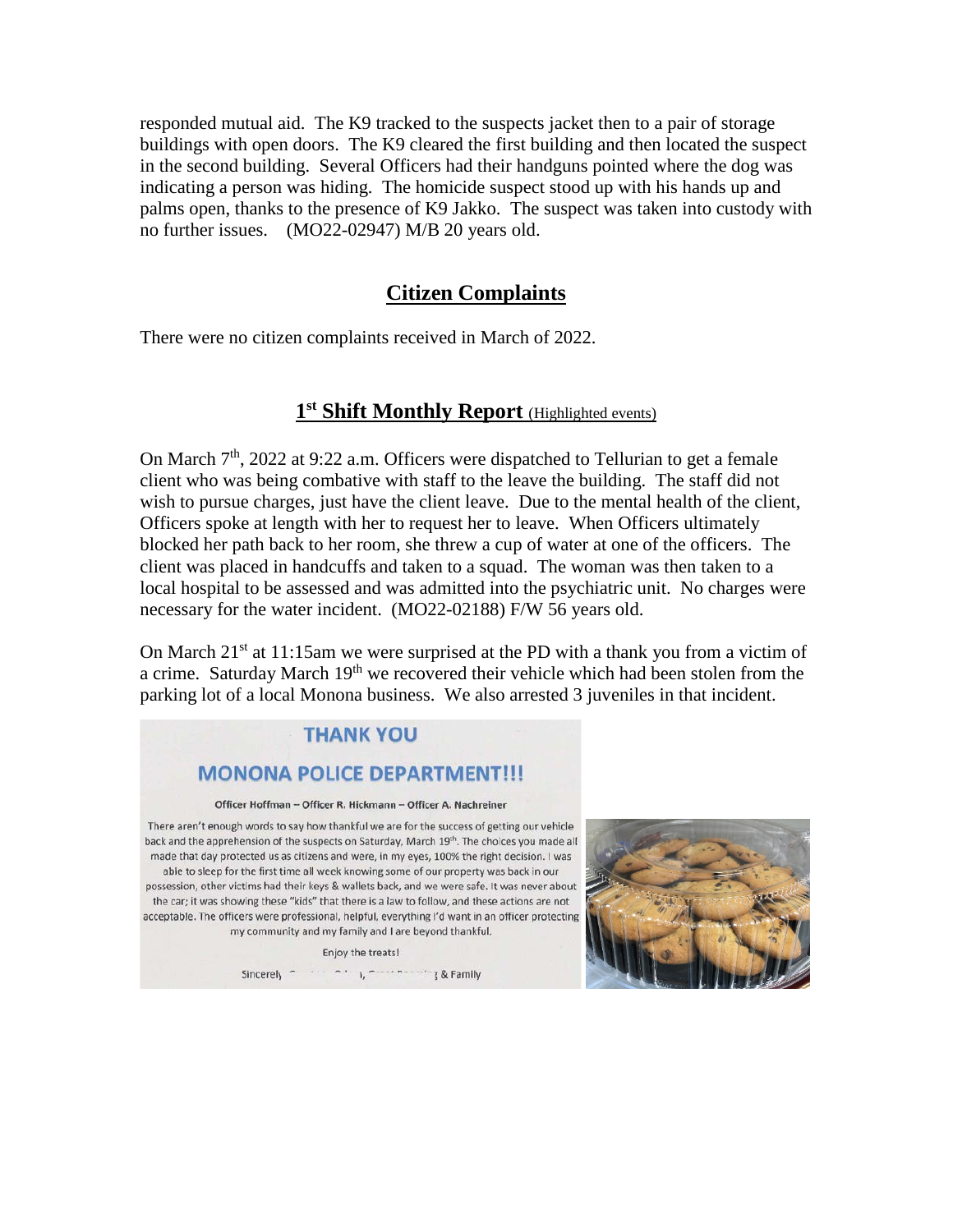| 2022                                                 | <b>JAN</b><br><b>Hrs</b> | <b>FEB</b><br><b>Hrs</b> | <b>MAR</b><br><b>Hrs</b> | <b>TOTAL</b><br><b>HRS</b><br>To Date | <b>APPROX</b><br>COST<br>To Date |
|------------------------------------------------------|--------------------------|--------------------------|--------------------------|---------------------------------------|----------------------------------|
| <b>TRAINING CONSORTIUM (In-Service)</b>              | 56                       |                          | 24                       | 80                                    | \$4,586                          |
| TRAINING CONSORTIUM (Instructors for In-Service)     | 13                       |                          | $\overline{2}$           | 15                                    | \$860                            |
| OTHER REQUIRED TRAINING (ECIR/Radar/CPR/K9)          | 4.75                     | $\overline{2}$           | 8                        | 14.75                                 | \$845                            |
| OPTIONAL OFFICER TRAINING                            | $\overline{\phantom{a}}$ | 60.75                    | $\overline{\phantom{a}}$ | 60.75                                 | \$3,482                          |
|                                                      |                          |                          |                          |                                       |                                  |
| <b>SICK LEAVE Coverage</b>                           | 92                       | 16                       | 65                       | 173                                   | \$9,916                          |
| <b>VACATION Coverage</b>                             |                          | 72                       | 84                       | 156                                   | \$8,942                          |
| <b>FLOATING HOLIDAY Coverage</b>                     |                          |                          |                          | 0                                     | \$0                              |
| FMLA Coverage (Work injury, baby leave, etc)         | $\overline{\phantom{0}}$ |                          | 24                       | 24                                    | \$1,376                          |
|                                                      |                          |                          |                          |                                       |                                  |
| <b>COURT</b>                                         | 13                       | 11                       | 15                       | 39                                    | \$2,235                          |
|                                                      |                          |                          |                          |                                       |                                  |
| LATE/EARLY CALL or SERIOUS INCIDENT                  | $\overline{7}$           | 8.25                     | 36                       | 51.25                                 | \$2,938                          |
| Special Event (Meeting, Parade, Festival, Drug Work) | 16.25                    | 1.5                      | 15                       | 32.75                                 | \$1,877                          |
| <b>Mental Health Case</b>                            | 8                        |                          | $\overline{2}$           | 10                                    | \$573                            |
|                                                      |                          |                          |                          |                                       |                                  |
| Officer Dispatch Coverage                            |                          |                          |                          | 0                                     | \$0                              |
|                                                      |                          |                          |                          |                                       |                                  |
| MG High School OT (Reimbursed)                       | 0.75                     |                          |                          | 0.75                                  | \$43                             |
| TRAFFIC GRANT (Reimbursed)                           | 16                       | 12                       | 36                       | 64                                    | \$3,668                          |
| TASK FORCE (Reimbursed)                              |                          |                          |                          | 0                                     | \$0                              |
|                                                      |                          |                          |                          |                                       |                                  |
| <b>TOTAL HRS</b>                                     | 226.75                   | 183.50                   | 311.00                   | 721.25                                |                                  |
| Expense Per Month @ average OT rate \$55.63 / HR     | \$40,123                 | \$10,518                 | \$17,827                 |                                       | \$41,342                         |

# **Officer Overtime Analysis**

(Of interest to note, we are still down 2 patrol officers in March. Two people have been hired but are still in training. We are down one additional officer out on FMLA).

Lieutenant Curtis Wiegel is the Operations Commander and 1<sup>st</sup> shift patrol supervisor. He can be reached at [cwiegel@ci.monona.wi.us.](mailto:cwiegel@ci.monona.wi.us)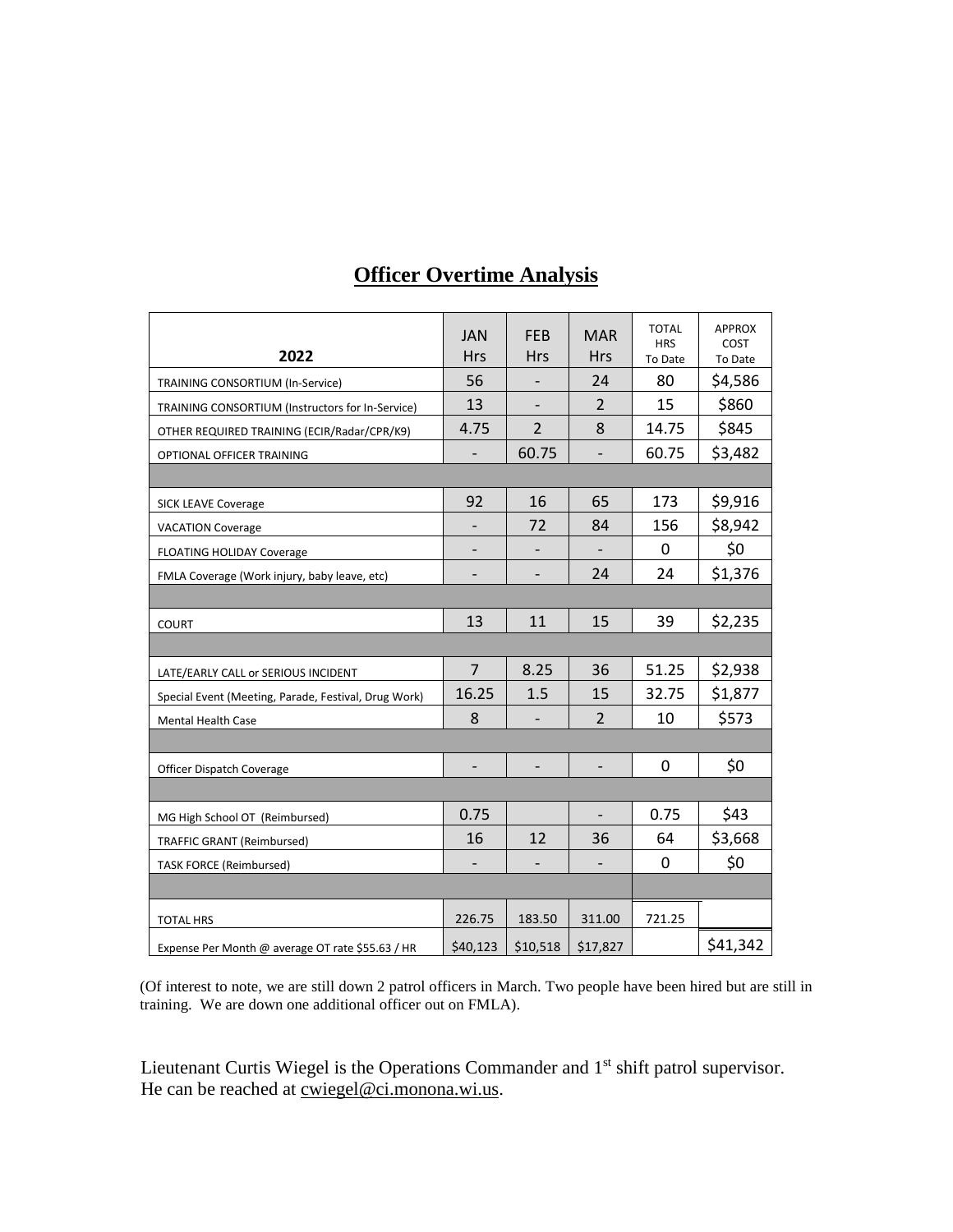## **2nd Shift**

On second shift, Officers conducted 32 traffic stops. We handled 13 Retail Thefts, 20 crashes, and had two OWI arrests.

The following are some of the cases second shift handled this month.

On March  $16<sup>th</sup>$ , 2022, at about 9:06 p.m. Officers responded to the 2300 block of West Broadway for a stolen vehicle. Officers made contact with the victim who reported that his keys were taken as well as his vehicle. The vehicle was entered as stolen. This vehicle was recovered days later and four subjects were arrested after they fled on foot from officers.

On March  $19<sup>th</sup>$ , 2022, at about 4:14 p.m. Officers responded to the 2300 block of West Broadway for another vehicle stolen. Officers arrived on scene and located the stolen vehicle from the above case. After a short pursuit, those suspects had fled in a parking lot and were apprehended. While canvasing the area the vehicle that was stolen from this case was located in that same lot. That vehicle was returned to the owner.

On March 29<sup>th</sup>, 2022, at about 8:45 p.m. Officers responded to the 4800 block of Gordon Avenue for a stolen vehicle. Officers were advised that the victim started their vehicle to warm up. When they came back out to the vehicle a short time later, it was gone. The vehicle was entered as stolen. The vehicle was stopped the next day in Dodge County and the driver was arrested.

Sergeant Jeremy Winge is the 2nd shift patrol supervisor and can be contacted at: jwinge@ci.monona.wi.us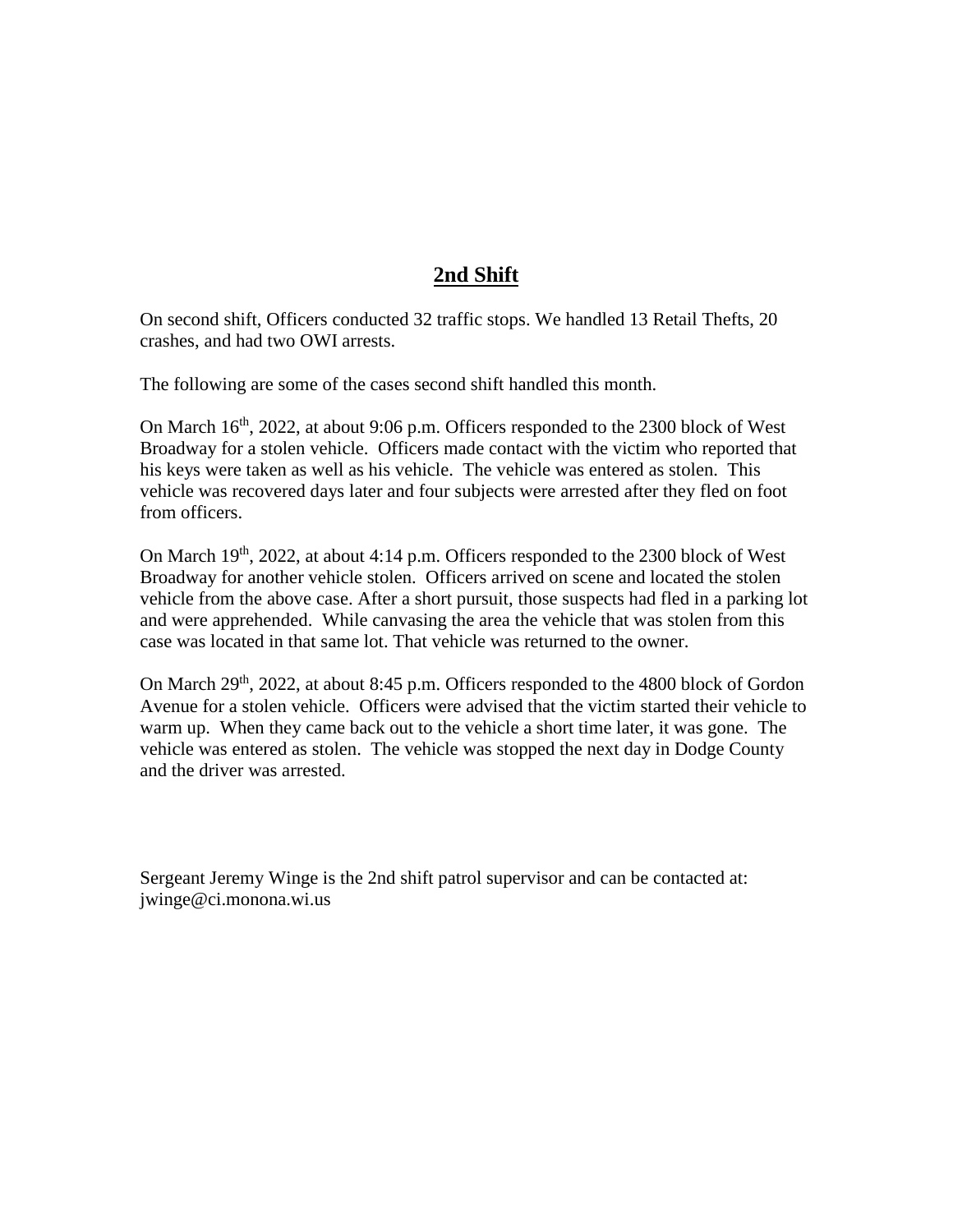# **3rd Shift March 2022 Monthly Report**

During the month of March, third shift officers for the Monona Police Department conducted 50 traffic stops, resulting in 22 citations and 28 warnings. Two motorists were arrested for operating while intoxicated. Officers investigated five accidents, responded to three stolen automobiles, and handled several disturbance calls. Officers conducted training on the department CAPMAR policy and program.

On March  $11<sup>th</sup>$ , 2022 at 1:14 a.m., a traffic stop was conducted on a vehicle for speeding, 96 mph in a 55 mph. The operator was arrested for OWI  $1<sup>st</sup>$  offense with a B.A.C. of .19g/210L

On March  $12<sup>th</sup>$ ,  $2022$  at  $12:37$  a.m., a traffic stop was conducted on a vehicle for speeding, 80 mph in a 55 mph zone. The operator was arrested on an active arrest warrant through Rock Island County, IL with a \$15,000 bond. They were transported to the Dane County Jail and booked in on the extradition warrant.

On March  $14<sup>th</sup>$ , 2022 at 11:21 p.m., Officers responded to gym franchise for two theft of automobile complaints. The investigation determined that while the victims were working out two suspects entered the facility and stole the victims' keys from the locker room. The suspects went and located the vehicles in the parking lot and stole it. The investigation is ongoing with some of the suspects involved in the Planet Fitness thefts were apprehended.

On March  $16<sup>th</sup>$ , 2022 at 11:29 p.m., Officers responded back to the local gym franchise for another vehicle stolen. The investigation is ongoing and the theft occurred in the same manner as the thefts that occurred a couple days prior.

On March  $20<sup>th</sup>$ ,  $2022$  at 3:37 a.m., Officers responded to an apartment on Anthony Place for a disturbance. The investigation determined that a male who was later identified through the investigation had severely battered and strangled the victim before leaving the area. Further the suspect was only known to the victim through a friend of a friend. Through the investigation, the Detective Division was able to identify the suspect through video surveillance. The suspect has a warrant out for his arrest and the investigation is ongoing.

On March  $26<sup>th</sup>$ , 2022 at 12:57 a.m., Officers received a traffic driving complaint regarding a vehicle driving with two flat tires. Officer arrived into the area of the 100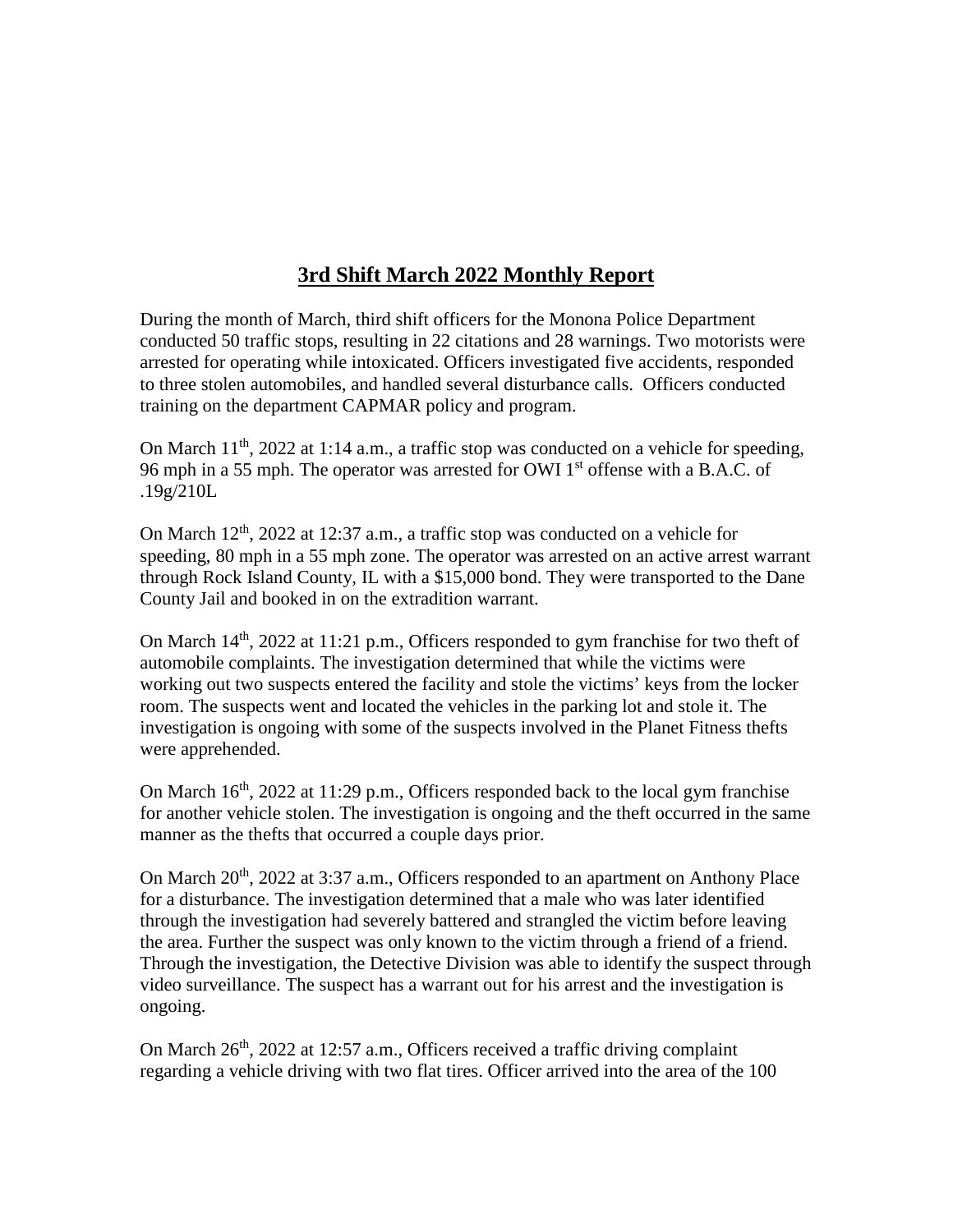block of Owen Road and located the vehicle and driver. The driver was arrested for OWI  $1<sup>st</sup>$  offense, with a B.A.C. of .20 g/210L.

Sergeant Adam Nachreiner is 3<sup>rd</sup> shift patrol supervisor and can be contacted at anachreiner@ci.monona.wi.us

## **Community Relations Officer**

During the month of March, I worked a large amount of patrol shifts as a Field Training Officer to Officer Julie Ribeiro who is currently in Phase 2 of her FTO Program.

Even though the month of March predominantly consisted of me working in a patrol capacity and field training, I was still able to attend and participate in meetings with various groups and partnerships such as Madison Area Crime Stoppers, Amigos in Azul and the Stolen Auto Task Force.

Additionally, I instructed Defense and Arrest Tactics (DAAT) at our Dane County Suburban Training Consortium on multiple occasions as well as giving a presentation on De-escalation tactics to over 50 paramedics, doctors, nursing staff and law enforcement officers in the Dane County area in a virtual format.

## **INVESTIGATIVE DIVISION**

## **Detective Unit**

During the month of March, 59 cases were reviewed for possible referral to the Investigative Division.

| Crime                 | Number of Cases |
|-----------------------|-----------------|
| <b>Battery</b>        | 1               |
| Death Investigation   | 3               |
| Drug Investigation    | $\overline{2}$  |
| Fraud                 | 7               |
| Retail Theft          | 24              |
| <b>Sexual Offense</b> | $\overline{2}$  |
| Stolen Vehicle        | 6               |
| Theft                 | 13              |
|                       |                 |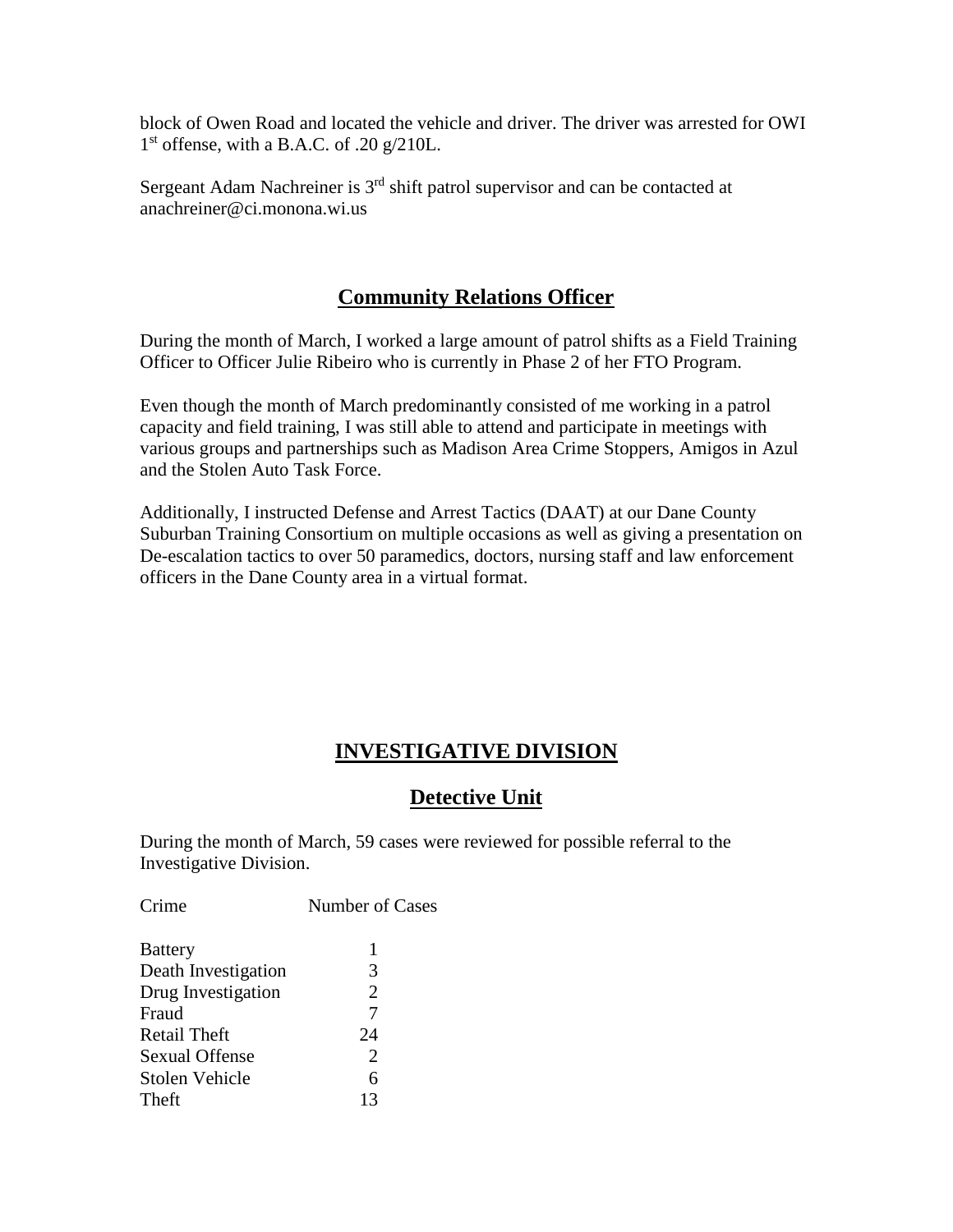Weapons Violation 1

Members of the Investigative Unit were assigned to review and/or assist with many of the current and past incidents.

## **Current Investigations**

## **MO22-02941 – ATTEMPTED HOMICIDE**

Monona PD was notified of a stabbing victim at a local hospital. Monona Patrol and Detectives responded to the hospital and the scene in the 6400 block of Westgate Road. A victim, suspect, and crime scene were located. Detectives obtained a search warrant to process the crime scene. One subject was arrested for a parole violation and a request for charges has been forwarded the Dane County DA's Office.

#### **MO22-02605 – STRANGULATION/BATTERY**

Patrol took a report of a physical disturbance in the early morning hours. Detectives followed up with the victim later in the day and the victim provided a statement and sought medical attention. Detectives developed probable cause, and a warrant through DOC was issued for the suspect. The suspect is currently on the run and the US Marshal's Service have been requested to assist in apprehending the suspect.

#### **MO22-02758 – ASSIST OTHER AGENCY**

Detectives were contacted by a Police Department out of Indiana. They had arrested a couple of suspects for passing fake US Currency. During a search of the vehicle, they located receipts from Monona and Madison and suspected these were transactions completed with counterfeit money. Detectives confirmed the transaction in Monona did indeed involve the use of counterfeit money and notified other agencies of these cases and suspects.

#### **MO19-09371 – SEXUAL ASSAULT OF A CHILD JURY TRIAL**

Detectives and patrol participated in a multi-day jury trial for this 2019 case. As a result, the defendant was found guilty of repeated acts of sexual assault of the same child under 13-years-old. The defendant was taken into custody and is awaiting sentencing.

#### **MO22-02423 – PAPER SERVICE**

At the request of our City Attorney and Police Chief, a Monona Detective tracked down and served a subject a letter of license revocation in the City of Madison.

#### **MO22-02586 – THEFT OF VEHICLE/PURSUIT**

This case is one of numerous cases occurring at Planet Fitness over approximately one month, to include six stolen vehicles. Two successful pursuits resulted in numerous arrests and the recovery of three stolen vehicles.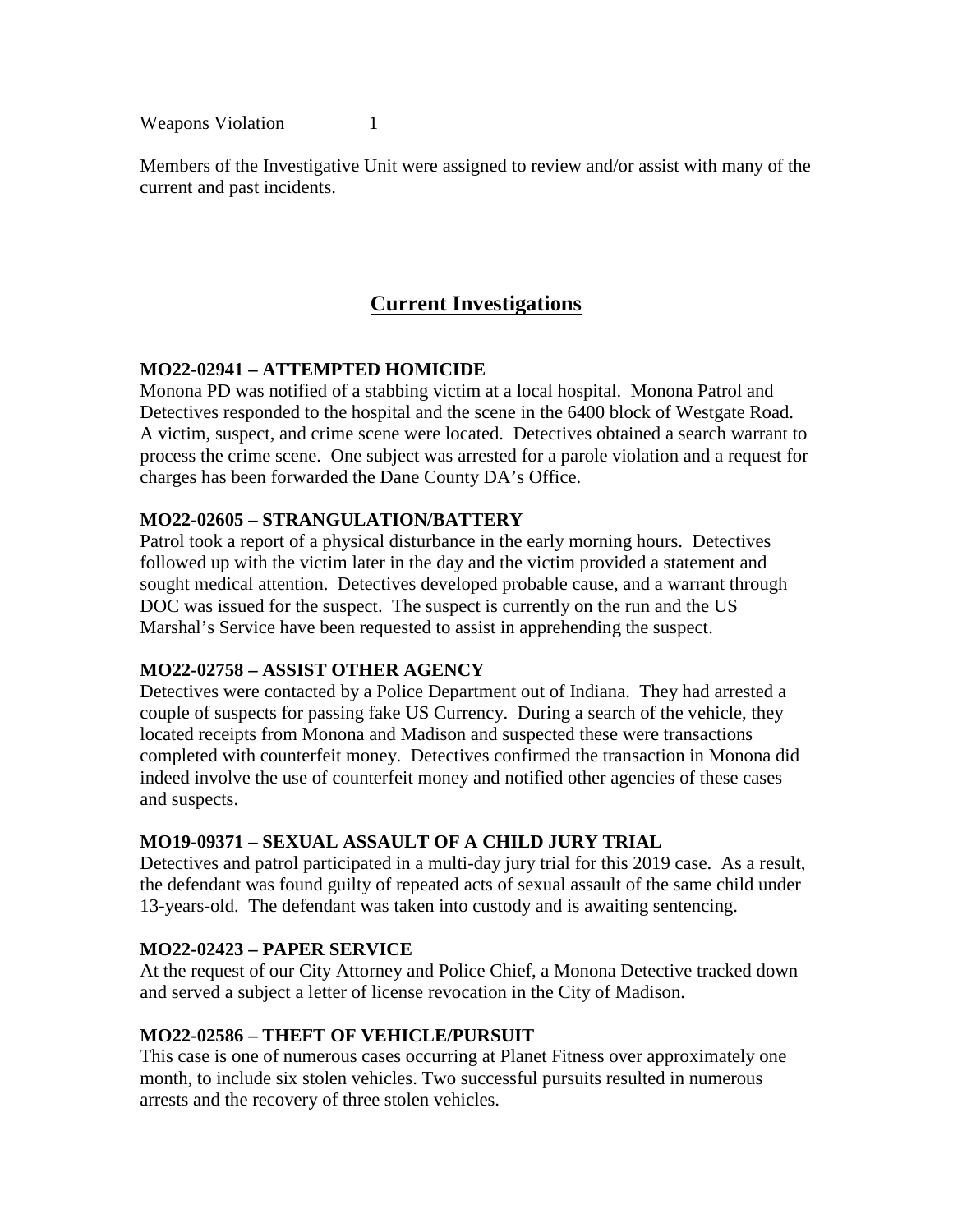## **MO22-02980 – FATAL CRASH**

Detectives have been assigned to investigate how two subjects died after a minor crash occurred on Hwy 12 in Monona. The driver is tentatively charged with OWI/Drug driving with an enhancer of having a child in the vehicle. Monona Detectives are working with the Dane County Medical Examiner's office to determine if the two passengers with fatal injuries died from drug overdose, crash injuries or if both may be contributing factors.

## **MO22-01563 – CHILD SEXUAL ASSAULT**

A Monona Detective was assigned to assist with a Safe Harbor interview of a juvenile victim of a sexual assault.

## **Other Activities**

Property room management Municipal court officer duties New building meetings Auto theft task force meetings Community Response Team Operation conducted at a local business

If you have information to provide in these or other incidents, please contact: Det. Sgt. Ryan Losby can be contacted at [rlosby@ci.monona.wi.us](mailto:rlosby@ci.monona.wi.us) Det. Matthew Bomkamp can be contacted at [mbomkamp@ci.monona.wi.us](mailto:mbomkamp@ci.monona.wi.us)

## **School Resource Officer**

In the month of March, I had 39 "official" contacts with students, which is a lot especially considering there was a week of no school for spring break. Student initiated contact remains my most frequent type of contact at 49%.

Outside of the regular SRO duties for the Monona Grove School District, I have been a liaison with One City Schools and have been providing feedback on their safety protocols. This has been and will continue to be a partnership with the Monona Police Department. I was also asked by the McFarland Police Department to sit on an interview panel that would help select their next SRO.

#### **INCIDENTS OF NOTE:**

**Update from January 4, 2022, Damage to Property Complaint** – I worked with the suspect in this case and was able to obtain restitution for the damaged vehicle. The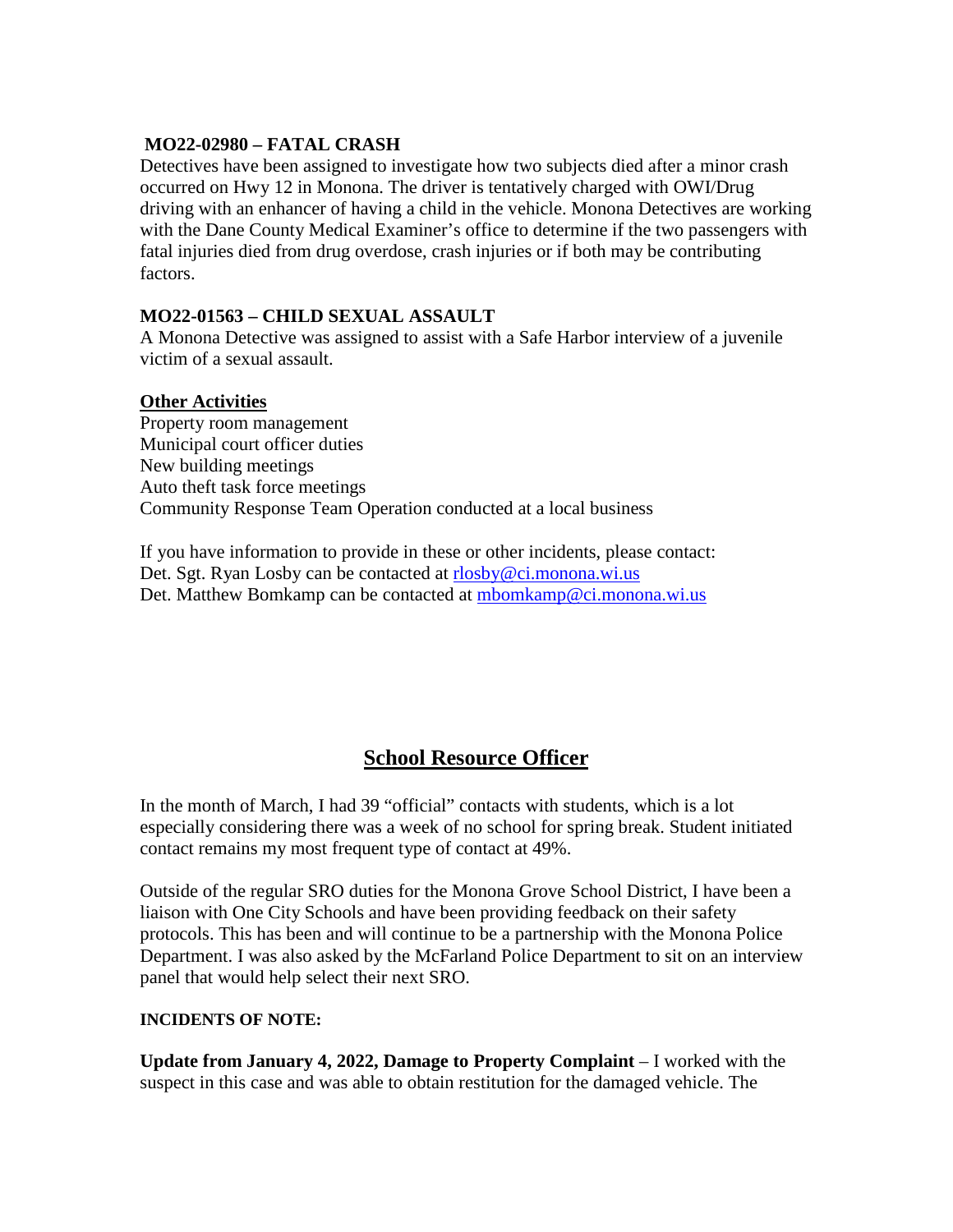suspect avoided a citation for Criminal Damage to Property in lieu of the restitution. The victim has received the restitution and was made whole.

**March 1, 2022** – MGHS admin saw two subjects in the school that did not appear to be students. I was informed and we contacted the subjects in a vehicle. Three Lafollette High School students were with a MGHS student, vaping THC. The subjects and vehicle were searched for drugs/paraphernalia. All parties cooperated and turned over several devices. The MGHS student was a repeat offender and received a citation for Possession of THC. The Lafollette students were warned for trespassing and released.

**March 2, 2022** – MGHS administration provided me with a final habitual truancy letter for a student and requested a citation be issued as they had exhausted all other options. I contacted the student and issued a citation for Habitual Truancy. I made an agreement with the student. If he were to significantly improve his attendance, I would rescind the citation. The student was able to make a vast improvement on attendance and the citation was rescinded prior to his court date.

**March 11, 2022** – A MGHS student informed me someone had caused damage to the driver's side of his vehicle. He believed it took place the day before while his vehicle was parked on the street. I reviewed video footage from the school and was able to determine the damage did not take place at school. The student and his parents were updated.

**March 22, 2022** – A concerned parent notified me of a possible consensual sexual encounter that took place in a class the day before. I shared the information with MGHS administration who investigated. The act that took place was not criminal and did not lead to any LE consequences.

School Resource Officer Luke Wunsch can be contacted at [Lwunsch@ci.monona.wi.us](mailto:Lwunsch@ci.monona.wi.us)

## **Citation and Arrest Statistics**

During the month of March, the Monona Police issued numerous traffic citations, municipal ordinance (non-traffic) citations, parking citations and warnings. In addition, there were many referrals for charges. See the detail below.

| <b>Traffic Citations</b>             | 89            |
|--------------------------------------|---------------|
| <b>Municipal Ordinance Citations</b> | 18            |
| <b>Parking Citations</b>             | 18            |
| <b>Traffic Warnings</b>              | 77            |
| <b>Adult Arrests &amp; Referrals</b> | 12            |
| Juvenile Arrests & Referrals         | 3             |
| <b>Warrant Arrest</b>                | $\mathcal{F}$ |
| Eligible CRC Referrals               |               |
|                                      |               |